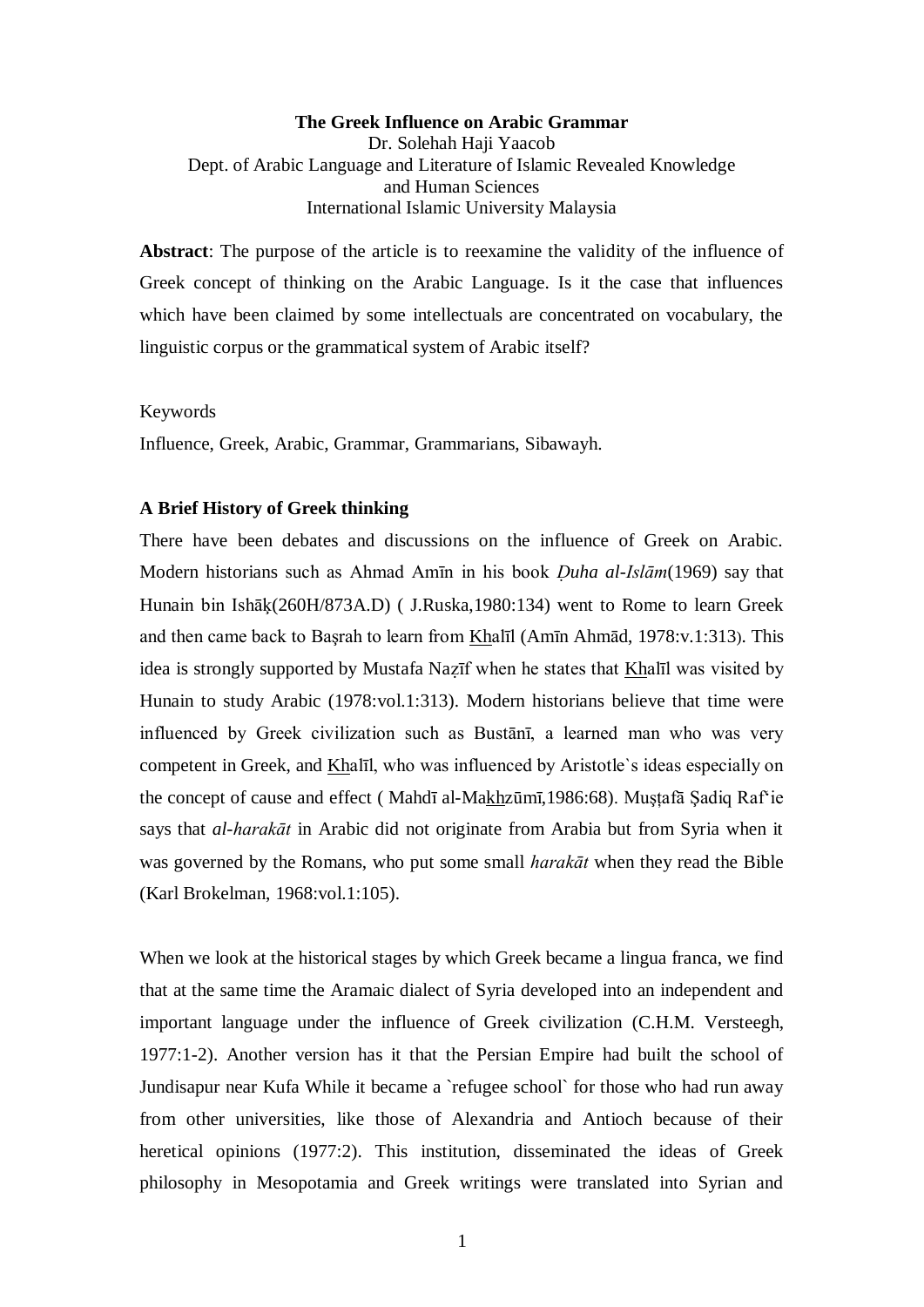Persian directly. It is evident here that Jundisapur became the greatest institution in giving inspiration and that it was the first sign of Greek influence on other cultures.

Triggered by this influence, the first juridical speculation appeared among Muslim scholars in the shape of the first *Mu<sup><i>k*</sup> tazilite debate on the kur'an, the problem of free will and the doctrine concerning the attributes of Allah (1977:2). It was also believed that the Hellenistic universities not only provided courses in Greek philosophy but also in the Greek language which was the most important medium of teaching and which constituted a compulsory subject for every student of philosophy (1977:3). Greek exercised an enormous influence upon Syrian in the form of many loan words, the system vowel-signs, even the literary style (1977:3). Obviously, this process became important after the Arab invasion of Syrian, now the Syrian versions were rendered into Arabic (1977:15) and the ideas of the translations passed into the language of administration such as for the tax register in Damascus (1977:17). Moreover, in the late  $10^{th}$  / 4<sup>th</sup> century, Hamzah Asfahānī (d. 961 c.e.) used Greek historical materials directly in the court of Işfahānī (1977:18).

According to G.Troupeau, A.Merx, (G.Troupeau,1993:vol.V11:913) a famous historian in his book *Historia Artis Grammaticae Apud Syros* tried to relate the dependence of Arabic grammar on the logic of the appearance of declension, the division of words into three parts of speech, the distinction of three tenses and the notions of 'arf and *hāl* (C.H.M. Verstegh, 1977:8). Merx also believes that the influence of Greek linguistics appeared after the introduction of Greek logic which had been discussed among the *Mu<sup><i>k*</sup> tazilites</sup> (1977:16).

The above discussion suggests that the influence of Greek thinking on the Arabic language was clearly used in the development of the judicial process during the time of the *Mu<sup><i>tazilites* especially in the logic. However, the early historians argued that</sup> the influence of Greek on Arabic started from the establishment of the `Hellenistic Institution` when books of Greek philosophy and literature were translated into another language such as Syrian. Thus, most of the historians believe that Syrian became the intermediary between Greek and Arabic. In Fact, there were a few famous translators at that time such as Hunain Ibn Ishāķ and Yahya Ibn Biţriķ. Evidently, Damascus became a center for the Greek language on  $3<sup>rd</sup>$ ,  $4<sup>th</sup>$  and  $5<sup>th</sup>$  century (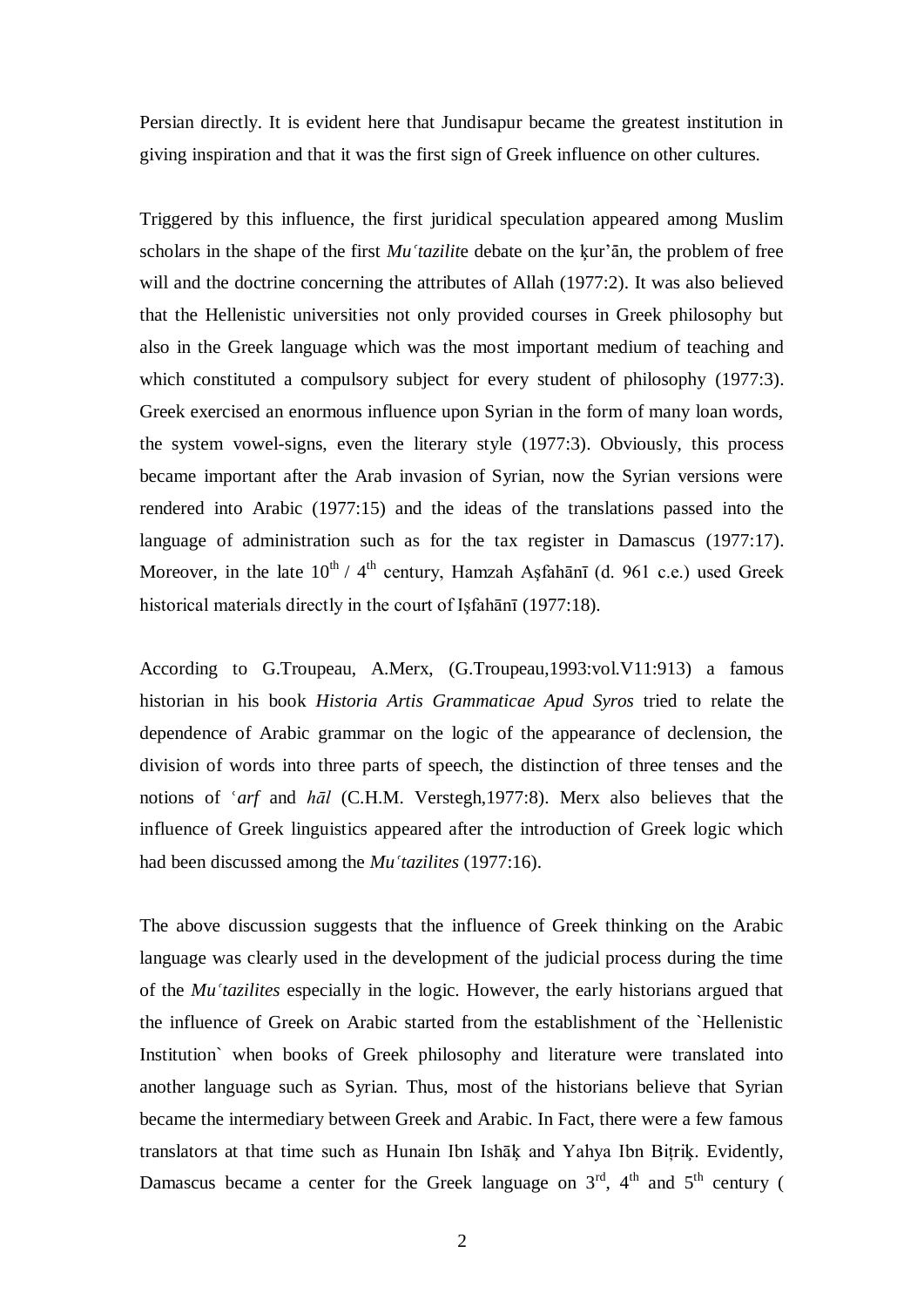William Wright, 1998:vol.2:470) in which the language was officially used in the courts and administrative offices.

# **A Brief History of Arabic Grammar**

In contrast, some historians and linguists believe that the Arabic language was totally free from Greek influences and its grammar originated with the Arabs themselves. We will discuss the concept of *an-nahw* in Arabic starting from ( Mahdī al-Makhzūmī, 1986:63-64) *al-juz´Ê ilÉ al-kullÊ* otherwise the concept of logic in Aristotle moving from *al-kullÊ ilÉ al-juz´Ê* . The word *Nahw*, which literally means intention, path or direction, has in the course of time acquired a special usage connoting a technical term *an-nahw.* However, it is not the only Arabic word whose sense has been restricted to denoting a particular discipline. `*Fiķh*`, which literary means knowledge or apprehension, has also been used to designate a special branch of the Islamic sciences, namely Jurisprudence (Jamīl 'Alūsh, 1980:17). Information as to how the word *nahw* became a technical term or when the science of *nahw* first came into existence or who developed this discipline, is very obscure. Although nearly all the anecdotes which are reported in connection with this problem name Abū al-Aswād al-Du`alī (Jurjānī, n.d.:78, Al-Sīrāfī,1985:34-37, Abū Țayyib, 1955:27, Shawqi Daif,1995:13-15) when attempting to answer these questions, the information supplied by them is inconsistent. One of these anecdotes reports that Abū al-Aswād al-Du`alī, having seen a paper on which it was written that all speech falls into three categories; *ism, fi'il* and *harf*,(Ibn al-Anbāri, 1967:4) Alī said to Abū al-Aswād: *Unhū haÐa an-nahwa wÉÌf ilaihi mÉ waqaÑa ilaika* (Follow this direction adding to it whatever comes your way). In response to Caliph Alī asked him to include it. After that, Abū al-Aswād wrote two chapters on '*atf* and *na* at (Shawqi Daif,1995:5) followed by two other chapters on *ta ajjub* and *istifham* (1995:15), and continued to compile his grammar up to the chapter on *inna wa akhawātuhā*(Ibn al-Anbāri, 1967:5) but, for some reason or other, he forgot to include lākinnā. In revising the work, Caliph 'Alī asked him to include it. After that, Abū al-Aswād submitted every chapter he wrote to 'Alī addressing Abū al-Aswād said : *ma ahsana hadha an-nahwa al-laÐÊ nahËta* (What a marvelous direction you have followed). It is said that this occasion was the origin of the word *nahw* in the sense of `grammar`. It is also said in this connection that 'Alī was motivated to put forward the fundamental principles of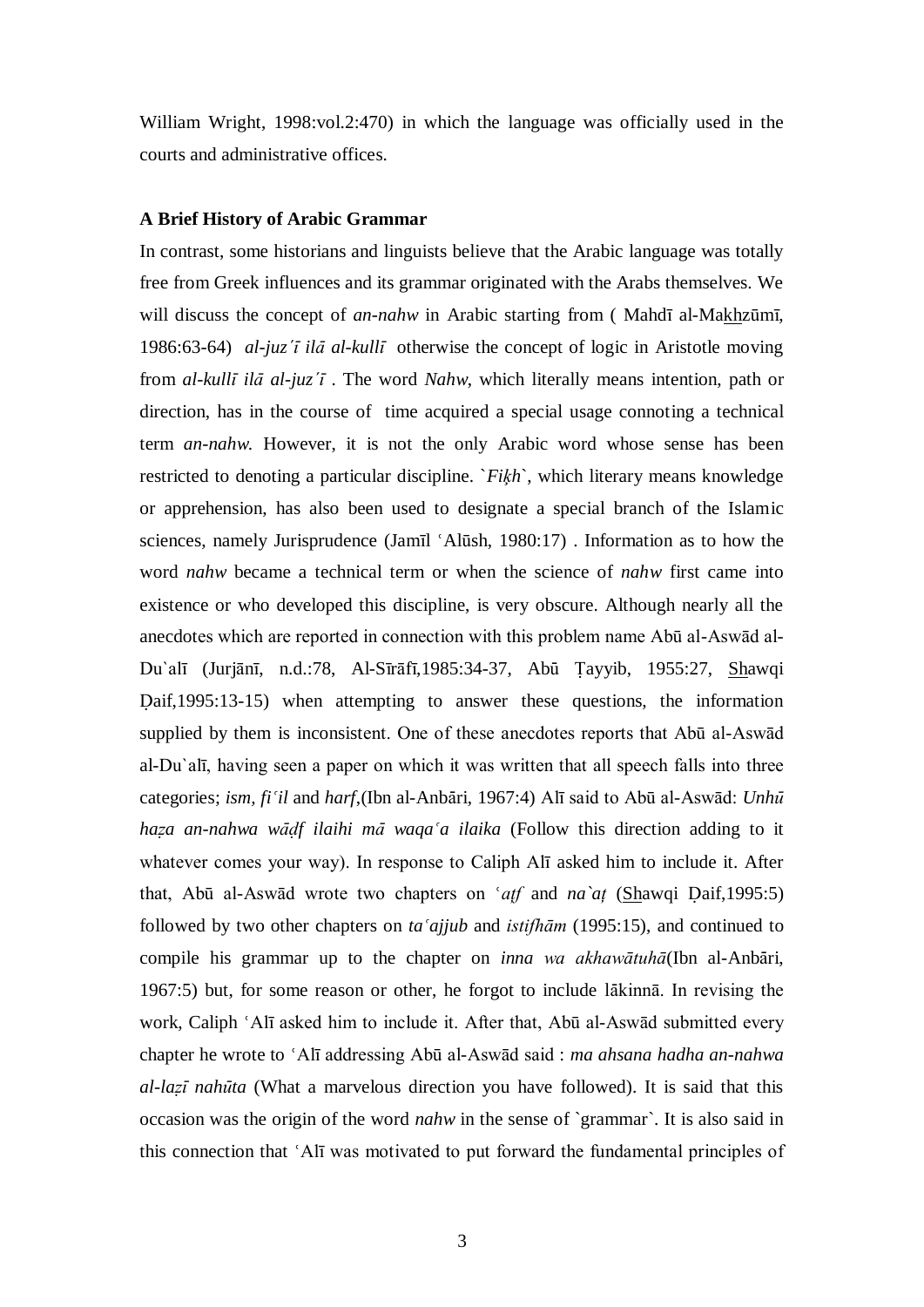grammar by hearing a Bedouin read the Ķur`anic verse *lÉ ya´kulu illÉ al-khaÏÏa´Ëna* incorrectly as(1967:8) *lÉ ya´kulu illÉ al-khÉÏÏi´Êna* .

Another anecdote attributes the reason for Abū al-Aswād applying himself to his grammatical work to the fact that his daughter once said to him *ma ahsanu as-sama`* (What is the most beautiful part of the sky), and on hearing this, Abū al-Aswād replied *nujūmuhā*, its stars. When his daughter told him that she should have said ma *ahsana as-sama*, he began writing his grammar starting with the chapter *at-ta ajjub*  $(al-Sirāfi, 1989:36).$ 

A third anecdote reports that, during the caliphate of 'Umar al-Khattab, a Bedouin, on asking to be taught the qur'an, was instructed by an unnamed Moslem whose incorrect reading of the verse (*Surat Taubah,*  $\overline{A}$ *ya 3*) *innallaha barī'un mina almushrikÊn warasËlihi* corrupted the meaning , for he said ` *warasËlihi* ` (genitive) implying that god is a governee rather that a governor towards His creator. In fact, classical Arab grammarians believed that the word *nahw* comes from an Arabic word meaning `a path` and the first man who introduced it was Abū al-Aswād al-Du`alī by using the word *unhu* and *nahwan* (Ibn Khalikān, 1299h:217). There are differences in terms between grammar and logic, for example, the preposition in grammar has an adequate meaning and it helps in combining elements in a sentence. In contrast, the logical approach is that there must be three elements to make a sentence combine well with a noun, a verb and a connective (Mahdī al-Makhzūmī, 1986:64). There is evidence which shows us that the ancient Arabs loved reading and writing. As a result, we find poems and great stories such *al-Mu`allaķāt* ( good poems which put on Ka'abah by great poets such 'Amru` al-Kais). It means that pre-Islamic Arabs did know how to read and write but only that they did not posses a highly developed morality. From here, we can say Arab civilization of thinking had started when many other nations and races were still in darkness or illiteracy ('Abd al-Salīm al-Makram,1993:10,16).

Mahdī al-Makhzūmī, one of the Arab linguists, refutes the claim that Hunain Ibn Ishāķ`s work as a translator of Greek texts into Arabic is proof that Greek influenced the Arabic language, especially when he learned Arabic directly from Khalīl .If so, this means that the influence of Greek on the Arab world came long after the Arabic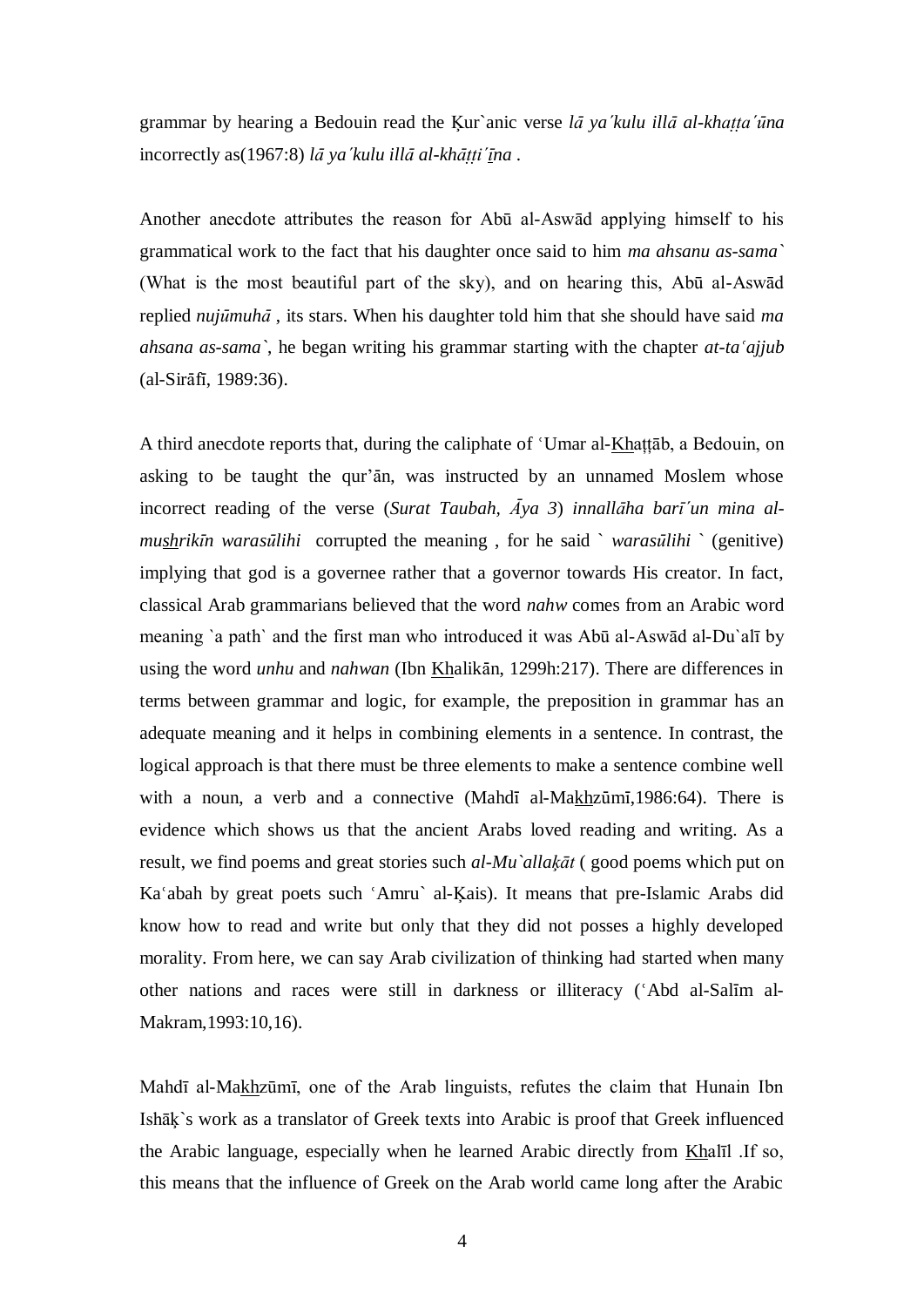language had been established, since everybody knows the contributions of Khalīl and his predecessor in creating the grammatical system of the Arabic language. Another evidence is that Hunain Ibn Ishāķ was born in 194h/809-810a.d. (J.Ruska, 1980:134) whilst Khalīl Ahmad died in 180h/ late 791a.d means 14 years after the death of Khalīl.

During the late  $7<sup>th</sup>$  early on centuries (Mahdī al-Makhzūmī, 1986:64) Syrian and Arabic were spoken in neighboring countries. It is a reasonable conjecture that Syrian first received the Greek influence but Arabic was exposed to in next.

Thus, the information regarding the independence of the Arabic language from Greek influence gives us a new picture of the establishment and development of Arabic. The concept of logic and grammar are totally different, so how can they mix together?

It is also believed that the ideas of  $\Delta$ mil (Grammatical governor in Arabic grammar) had been discussed before Khalīl`s time when Abdullah Ibn Abū Ishāķ al-Hadramī criticized a *shi'ir* of Farazdaķ (Ibn al-Anbārī, 1967:64):

*waÑÌÌË zamÉni yabna marwÉn lam yadaÑ \* mina al-mÉli illa musahtan au mujarrafun* The word *mujarrafun* should be read as a genitive style(*al-naşb*) because of its system same as *musahtan* the word which came before. This fact indicates to us that it was during Abū al-Aswād`s time that an attempt was made to reform the foreign speaker`s use of Arabic. Otherwise, Khalīl had concentrated on phonology until he produced the dictionary of phonology called *al-ÑAyn*. This is not to say that he overlooked the subject of *nahw*. He actually classified nahw in Arabic into three categories: noun(*ism*), verb( $f_i^{\dagger}i_l$ ) and connectives( $hur\bar{u}f$ ). What we need to stress here is that the system of *nahw* which is not discussed in al-'Āmil itself was not quite familiar in Abū al-Aswād time although it was used in poetry. The dispute between Ibn Abū Ishāq al-Hadrāmī and Farazdak led to a difference of opinion on the question of *harakāt* but by Sibawayh`s time a general agreement was reached in support of a single view.

### **The Development of Arabic Grammar**

Here we can assume that the parts of *nahw* comprising *dommah, fathah* and *kasrah* are taken from older languages such as Syrian, Hebrew, Persian and Sanskrit but the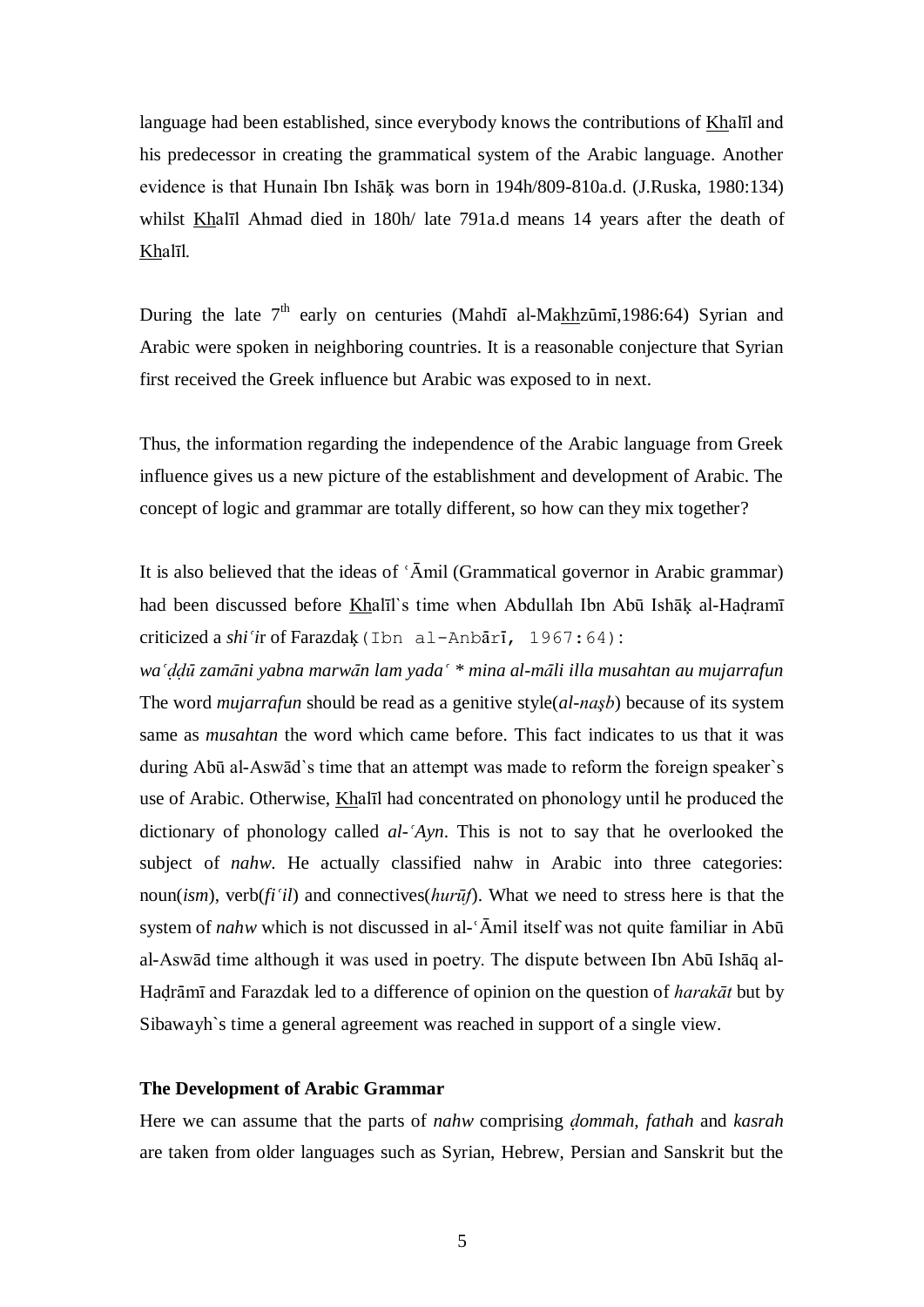micro system of Arabic grammar comes from the Arabs themselves especially in confirmation of *ÑĀmil Ma′nawī* in subject, predicate and present tense. The Basrah School of linguists believe *al-ÑĀmil al-ma′nawī* concept of *rafa′* in subject and present tense to be the *Ibtida′.* We believe this feature is not evident in many other languages because this *rafa′* indicate that it is free from an intruder such as *nāşob* or *jārr.* Otherwise, the accusative (*nāşob*) and generative (*jārr*) are called *al-Āmil al-Lafżī* which could change the case form or declension. We should not forget that in Arabic the invisible governor or element zero in ideas of *al-ÑĀmil* called *al-ishtighāl.* We cannot find exactly where the governor of the sentence is. In contrast, the governee appears very clearly, for example in *Zaydān Ìarabtuhū* (Zayd that I had beaten him) *Zaydān* becomes the governee whereas the governor of the sentence is *darabtuhū* which is the precedent of the sentence and diasappears according to the Basran School. Otherwise, another group of Arab grammarians called the Kufah School believe that the governor of the sentence is *darabtu* after *Zaydān* because *daraba* comes from *fi<sup>'</sup>il muta<sup><i>'*</sup></sup>addl<sup>†</sup> (transitive verb). However, we do not want to dwell on their squabbles; what we have to point out here is that in Arabic grammar according to Basran School that an invisible *al-'Āmil al-Muqaddam* existing.

We believe there are differences between the national varieties of Arabic, with the Kur'ān as its model and Arabic grammar which is based on standard written. It is possible that historians of Arabic are not always aware of these differences. Thus, they treat the Arabic language and Arabic grammar in the same manner. Actually from our analysis the situation is totally different. We could not deny that the Arabic language has been influenced by other languages which in their own turn strongly influenced by Greek, like Assyrian, Syrian, Persian and Sanskrit. The influences are clearly seen in that we find many loan words from other languages such as Greek (Ahmad Amin,1969:vol.3:267) (*Fasafah, Geografiah, Zaburūd, Zamrūd, Yaqūt)*; Sanskrit (1969:vol.3:267) (*Zanābil, Kapūr, Babghāk, Khaizurān, Filfīl, Ahlīlāj*); Assyrian (Magīd Khair Bīk, 1992:25-26) (Akhū, 'Ummatun, Tişhū, Zabū,ilā, Qarbun, *Malākū*) and Syrian (Aramaic dialects) (*Ābā, Shama′, Hablā*). There were even some pronouns similar to Aramaic such as *′Anā ′īnu* which means *′Anā* in Arabic and ′*Ant Anta* which means *Anta Antuma*.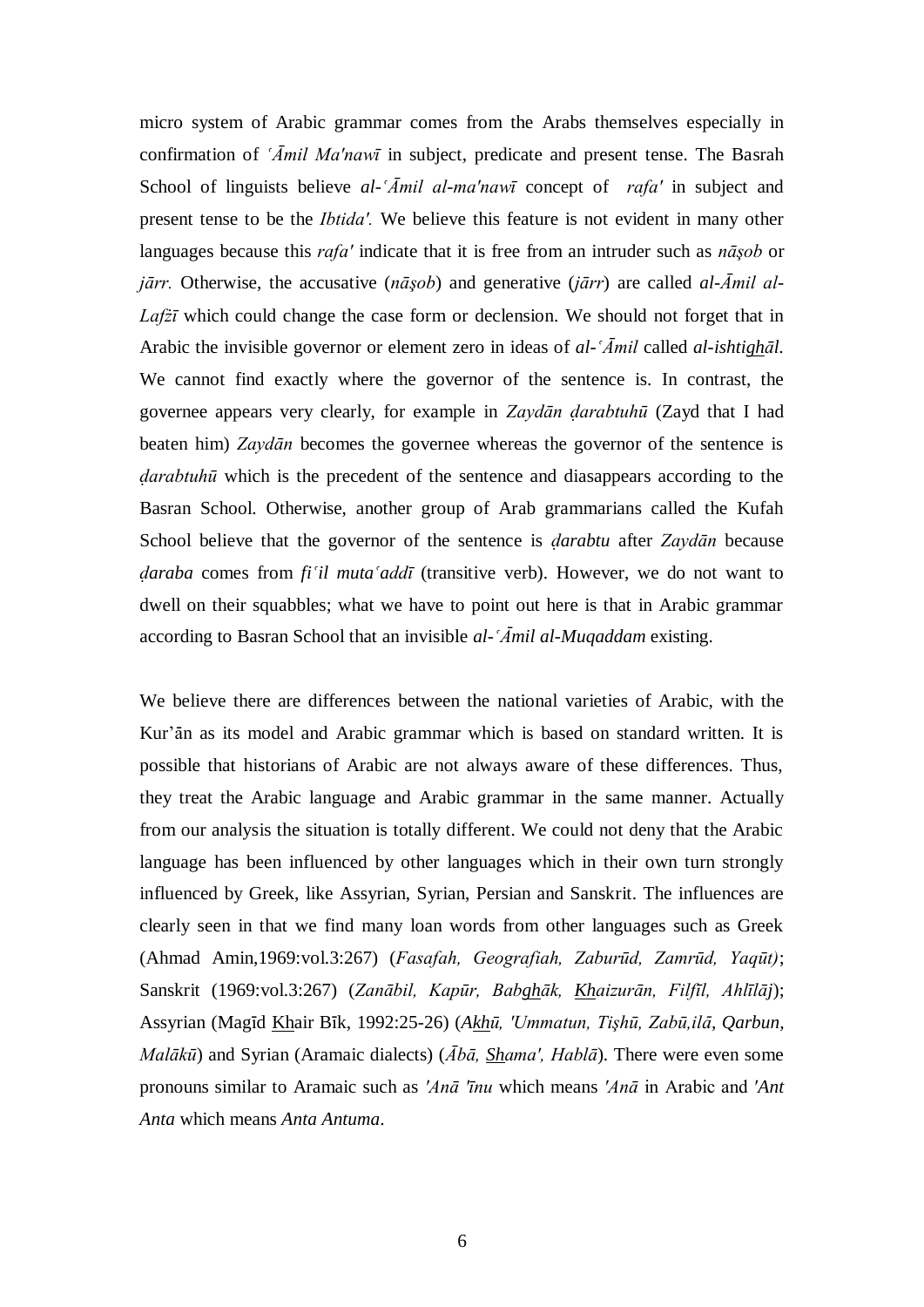To strengthen the point, this paper agrees that Sibawayh was the first grammarian who brilliantly undertook the task of assembling the linguistic facts, which form part of a social system, into a juridical organized corpus(C.H.M. Versteegh, 1977:14). He adduces four important terminological arguments: first the use of moral criteria in grammar such as *hassan* (good), *Kabīh* (bad), the *Kivās* (a juridical method), *Maudhi*<sup> $\alpha$ </sup> (derived a legal turn). A great many linguistic terms have a juridical connotation, e.g. *Shart* (condition), *Iwād* (compensation), *Badal* (replacement), *Hadd* (limitation), *Hujjah* (argument), *Niyyah* (intention) (1977:14). However, we believe that it cannot be accepted if we base a spontaneous linguistic corpus on Sibawayh alone, because he himself acknowledged that many authorities named in his book, such as Abū al-Aswād al-Du`alī, Yūnus bin Habīb, Khalīl, Abū Amrū, Kisā`ī and Farrā` also helped in collection of linguistic corpus. This kind of information shows us that Sibawayh never ignores the contribution of others. It is possible that as a supporter of the theory of *Nahw* in Arabic he moulded the theory according to his own understanding of the life of the Arab tribes of his time. Nevertheless, he introduced the system which contrasts with his own Arabic grammar and he called it `*Lughah Akalūnī al-Barāghīthū*` where one governor governs two governees. This phenomenon Sibawayh found in use by the tribe of *al-Ţhai* and *Azdī as-Shanū′ah* ( As-Sayūţī, n.d.:514). In the case of *Tanāzu*<sup> $\zeta$ </sup>, on the other hand, two governors govern one governee as in  $\zeta$ Amrū Ibn al-Ķais`s verse:

### Walau anna mā as'ā li adnā ma'īsatin \* kafānī walam atlob ķalīlun minal al-mālī

One of the strictest rules in Arabic syntactic theory is precisely that one governor can never govern more than one element at the same time, for instance in the verse quoted above the words *kafÉnÊ* and *walam aÏlob* are *al-ÑĀmils.* He didn`t say *ķalÊlan* but *ķalÊlun* with *Ìommah* meant it is belong to *kafÉnÊ* nor *walam aÏlob*. This verse indicates that Arabic was not influenced by Greek thinking at the time that 'Amrū Ibn al-Ķais introduced the system of *al-ÑĀmil* accidentally. This point has been supported by C.H.M Versteegh "We do not assert that Arabic linguistic thinking was a copy of Greek grammar, but we do believe that the instruction of Greek grammar was the model and the starting point for Arabic grammar"(1977:15).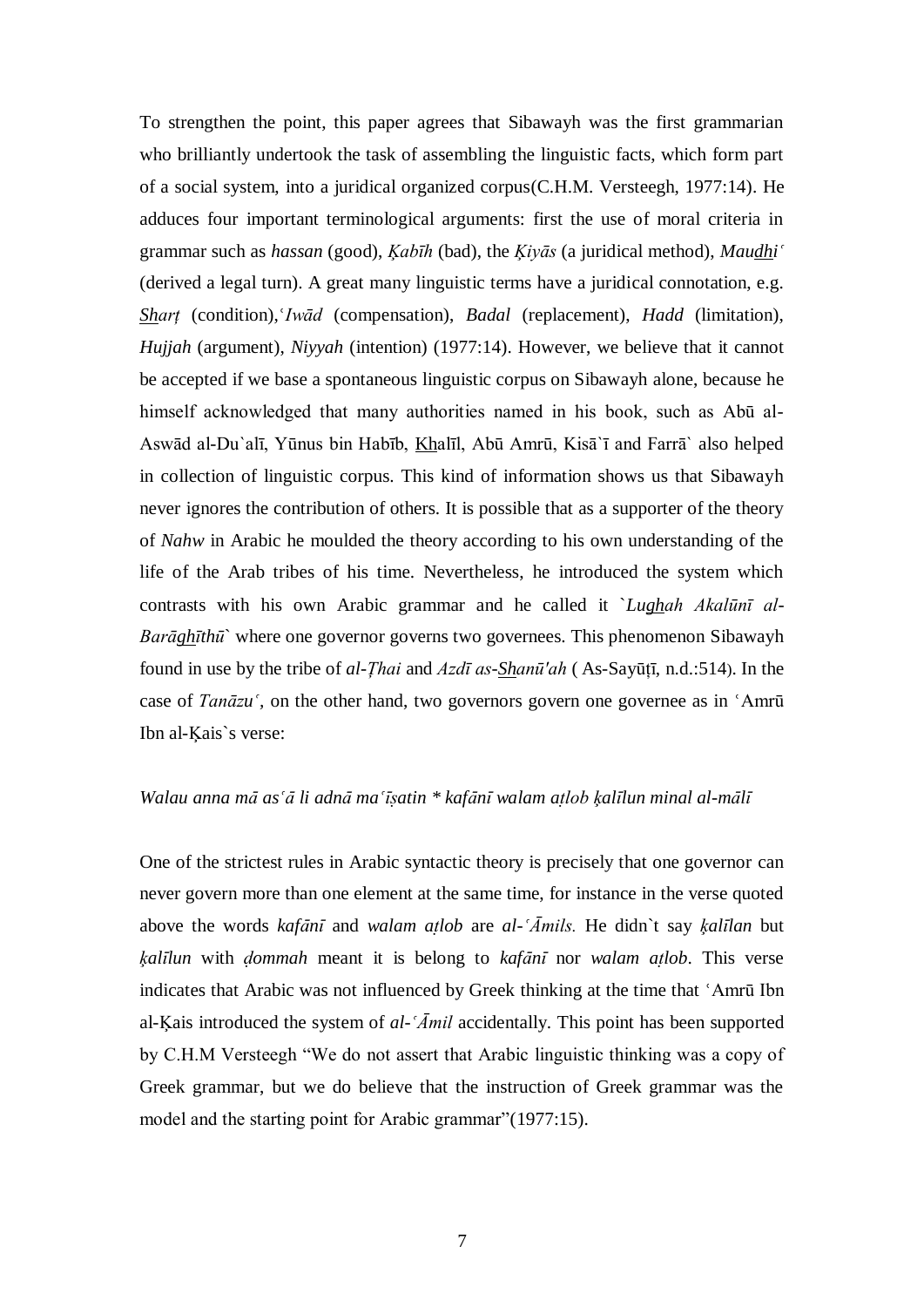These pieces of evidence strongly suggest that the influence of Greek on Arabic occurred only in respect of vocabulary. The system of *Nahw* in Arabic came from the Arab intellectuals themselves. So, the claim that Arabic language has been influenced by Greek grammatical thinking is very questionable and needs to be modified.